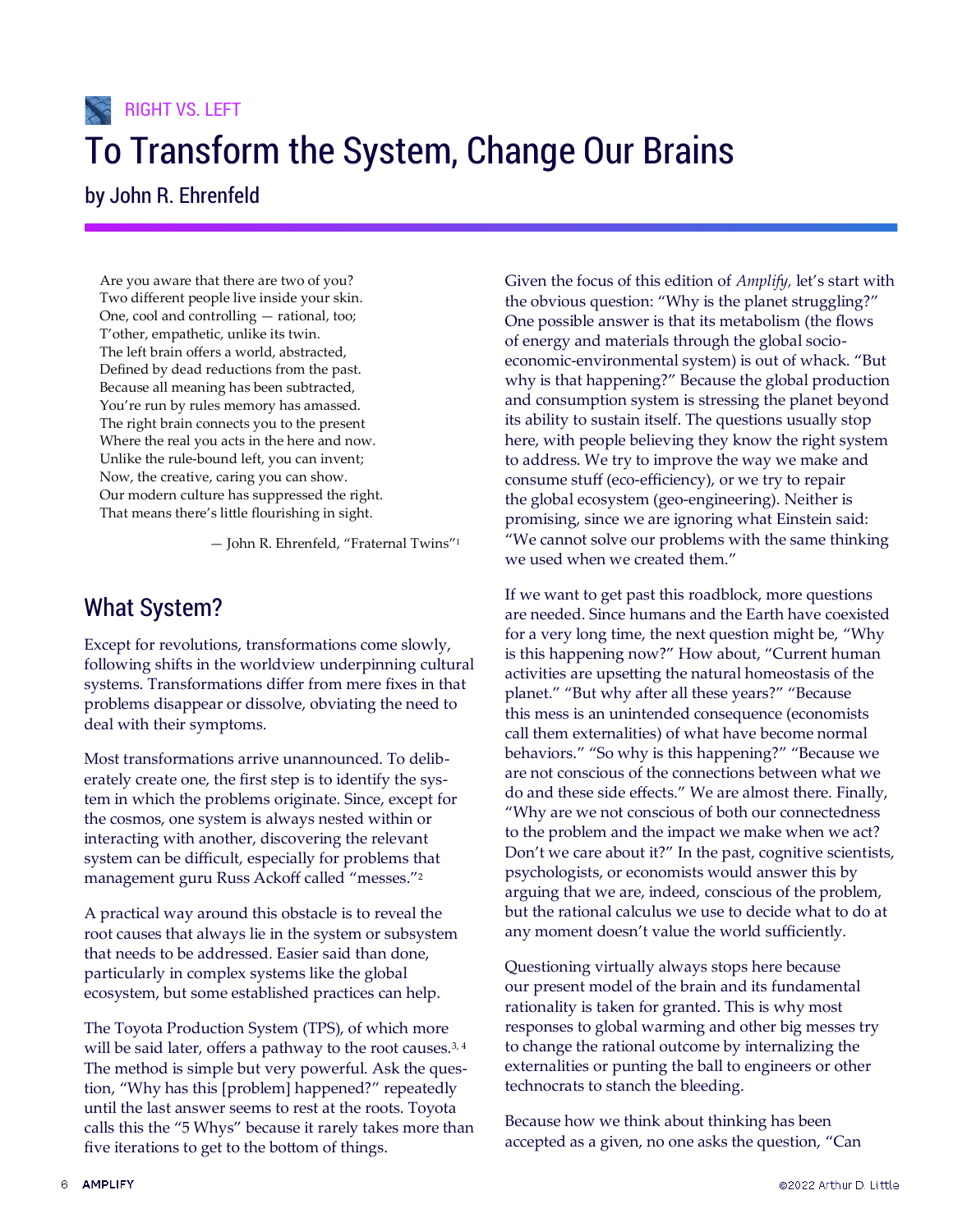we change how we think?" If anyone bothered to ask that, the answer might be, after the laughter subsides, "No, we can change what we think about, but not how we do it. We have known how the brain works since Descartes gave us a basic model." End of story. Or is it?

No, this is not the end! It may seem far-fetched, but the root cause of messes like global warming is to be found in a new understanding of the human brain, only recently revealed.

Stunning scholarship by British psychiatrist and philosopher Iain McGilchrist about how the human brain works helps explain why we have gotten into this mess and, more importantly, offers a way to change the trouble-causing behaviors. GDP and material wealth do not have to rule the roost. The system we must examine is the brain itself and how it controls our actions, which are always the proximate cause for changes in the world.

# What Needs to Change?

McGilchrist has written two seminal books on how the human brain works (not the way we think it does) and the consequent ways (plural) it shapes the reality it produces.5, 6 His basic claim is that each brain hemisphere attends to the world differently, offering up its own version of what we have come to believe is the "real world." That finding is stunning because it flies in the face of the model that has guided philosophers, natural and human scientists, and others throughout what we call modernity.

The modern world we exist within is largely the product of only one of the hemispheres: the left. This is the side that carries the beliefs on which we have built our settlements, economies, and cultures. Looking back, few would disagree that our species has progressed from a more primitive state to the wondrous world of today. But McGilchrist is greatly concerned, as are many others, that such progress has also led us to the brink of disaster, largely because the world the left hemisphere presents to us does not match what is really out there, the reality that ultimately decides the fate of our actions.

Reality is the final arbiter of success and failure, no matter what we think. Do our actions work as we intend them to do and, critically, in today's overcrowded planet, do they produce unintended outcomes that threaten our existence and that of the Earth? In many

key areas, the answer is no to the first part and yes to the second.

The conclusion above rests on key differences between the hemispheres. The first is that the right hemisphere is connected, via the senses, to the world of phenomena; that is, the world of everything out there. The left is not so connected to the external world, but will, nevertheless, produce its own version of a world whenever called upon for input. (Note: when I refer to the left or right hemisphere as doing something, it is only a metaphor for actions attributed to the dominance of one side or the other.)

*It may seem far-fetched, but the root cause of messes like global warming is to be found in a new understanding of the human brain.*

The left's world is built up by aggregating decontextualized objects; these are isolated notions with which it constructs the world it "re-presents" (McGilchrist's phrasing) to the actor. It knows how the parts interact, based on the myriad of cause-effect laws modern science has produced, but not how the system as a whole is working. Whatever re-presented world it constructs lacks the contextual richness and aliveness of the real world. Only the right hemisphere can capture that, particularly the living world of which we humans are just one species.

Most of what we do every day meets our intentions because the re-presented world is close enough to the real world. The agreement between the two comes from the repetitious nature of our individual lives, both within and outside of institutional settings. As we act, the right hemisphere reports to the left, which plucks out and abstracts pieces from the report and stores them for use in future action. When these routine or habitual acts are repeated (brushing one's teeth, driving a car, punching a time clock), the contents of the left hemisphere become ever more refined and accessible. When these separate pieces can be reliably recalled, the action is deemed to have been "learned."

The dominant hemisphere's mode of operating at the individual level coalesces into the character of a society and the subordinate institutions guiding the hurlyburly of daily existence. Over time, the culture and individual behaviors reinforce each other, more and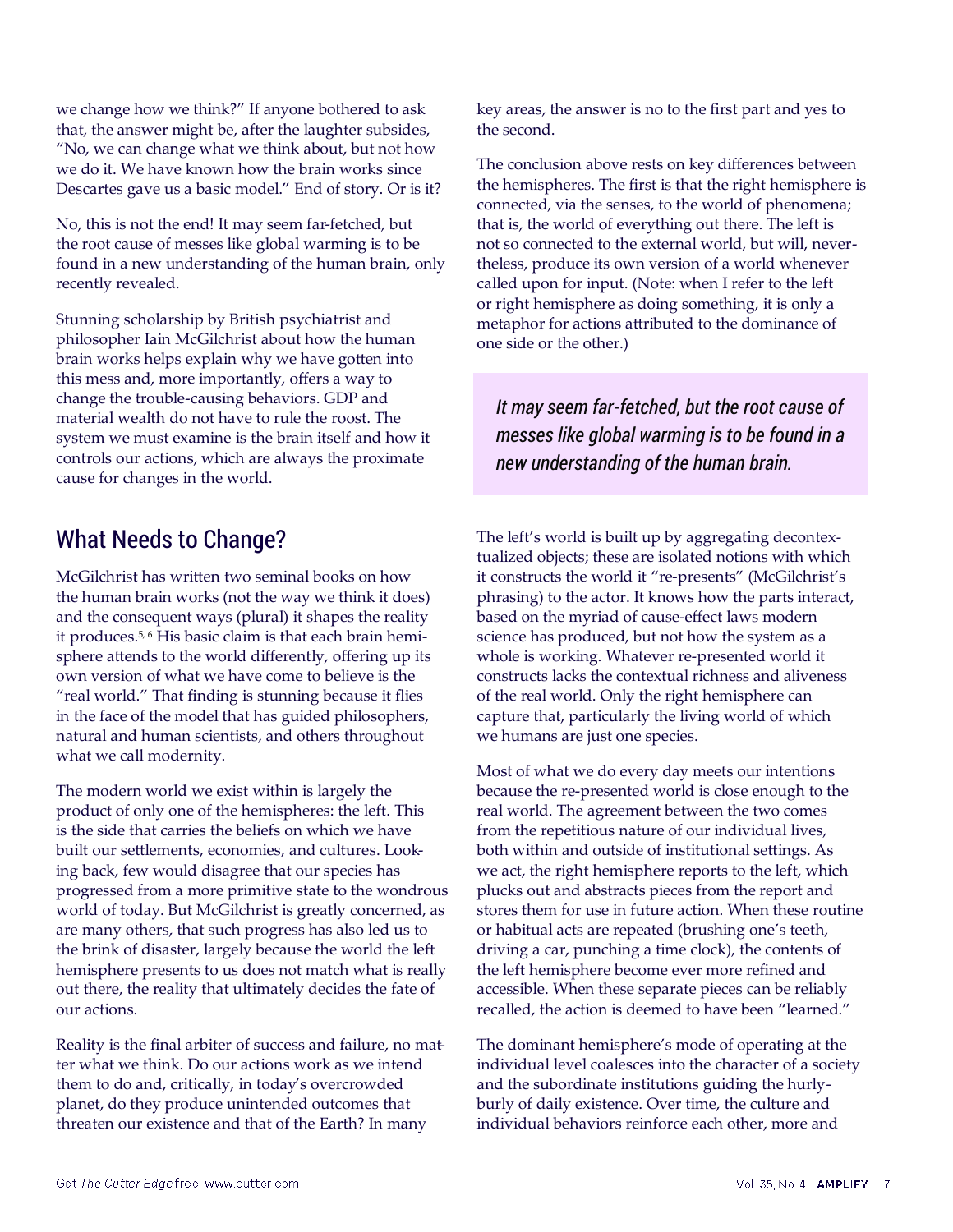more firmly embedding that hemisphere's worldview as the frame for thinking and acting.

Modernity reflects the dominance of the left hemisphere. At its most foundational level, its worldview can be traced to Descartes, who led us astray when he proposed two ideas that underpin almost everything we moderns do: (1) we capture reality in our rational minds, and (2) both our own species and the world we inhabit can be treated like machines, subject to the rules science reveals. One way or another, our attempts at solving problems devolve into trying to fix the machine.

*If we are to make headway against the tide of unsustainability, the right twin must be returned to its place of master.* 

The divided-brain model implies that we are not a single self. Rather, we are, metaphorically, a pair of fraternal twins, one directed by the left hemisphere and the other by the right. The left twin's world is a collection of lifeless resources to be used in attaining whatever intentions it has at the moment. It treats the world as a machine it runs to fulfill its intentions. The right twin acts as if he or she were part of a highly interconnected living system, aware of the concerns of the component parts. This twin's actions are empathetic and caring, taking the needs of other entities into account.

The left twin believes it knows how its actions will turn out, but it's that misplaced certainty that leads to unintended consequences. The right twin acts on the basis of what it sees at the moment, generally augmented by knowledge it accepts from the left. It understands that the desired outcome is a possibility, not a certainty. The left is a rational, analytic, calculating actor, living in its own inner world; the right is a pragmatist, always using its connections to the real world to discover what works most effectively. Learning involves both sides, with the left creating the abstract facts we use from whatever the right presents to it.

The mastery of the right is behind every great move in history. Only it can create new paradigms, leaving the left to build upon them. McGilchrist argues that, historically, cultures have vacillated between left- and right-brain domination, but that, currently, the left hemisphere's tight control has become dangerous:

However, as I also emphasized at the outset, both hemispheres take part in virtually all "functions" to some extent, and in reality both are always engaged…. I take it for granted that the contributions made by the left hemisphere, to language and systematic thought in particular, are invaluable…. But these contributions need to be made in the service of something else, that only the right hemisphere can bring. Alone they are destructive. And right now they may be bringing us close to forfeiting the civilization they helped to create.<sup>7</sup>

If we are to make headway against the tide of unsustainability, the right twin must be returned to its place of master. But can a change like that at the deepest roots really change the system at the level we are concerned about?

# What Kind of Change?

This issue of *Amplify* is about transformational change, but we must ask what that really means. In complex systems theory, such change refers to the shift from one stable attractor to another. In the vernacular, it's from one regime to another. The attractor that has kept the planet stable for ages is being altered from within. We are moving (or already have moved) from the Holocene epoch to the Anthropocene, in which the planetary ecosystem is being affected by human activities.<sup>8</sup>

Today's concerns arise from the possibility that global warming will, itself, trigger a revolutionary transformational change, throwing human civilization into a new regime that cannot support the kind of cultural world to which we have become accustomed. To avoid that, we must create our own transformation, starting with the underlying worldview that created modernity (the name describing the culture of today's highly industrialized world), recognized as the source of the problems being addressed here. Modernity grew out of the ideas created during the Enlightenment, but over a long period. As McGilchrist notes, the same ideas that led to the wonders of modernity are now creating threatening forces.

Fortunately, we now have a new worldview that can create a regime in which we move toward, not away from, a flourishing world of flourishing people. First, the mastery of the right hemisphere must be restored. Then, the divided-brain model can be used to redesign the institutions guiding quotidian behaviors to produce outcomes more connected to and closely aligned with reality.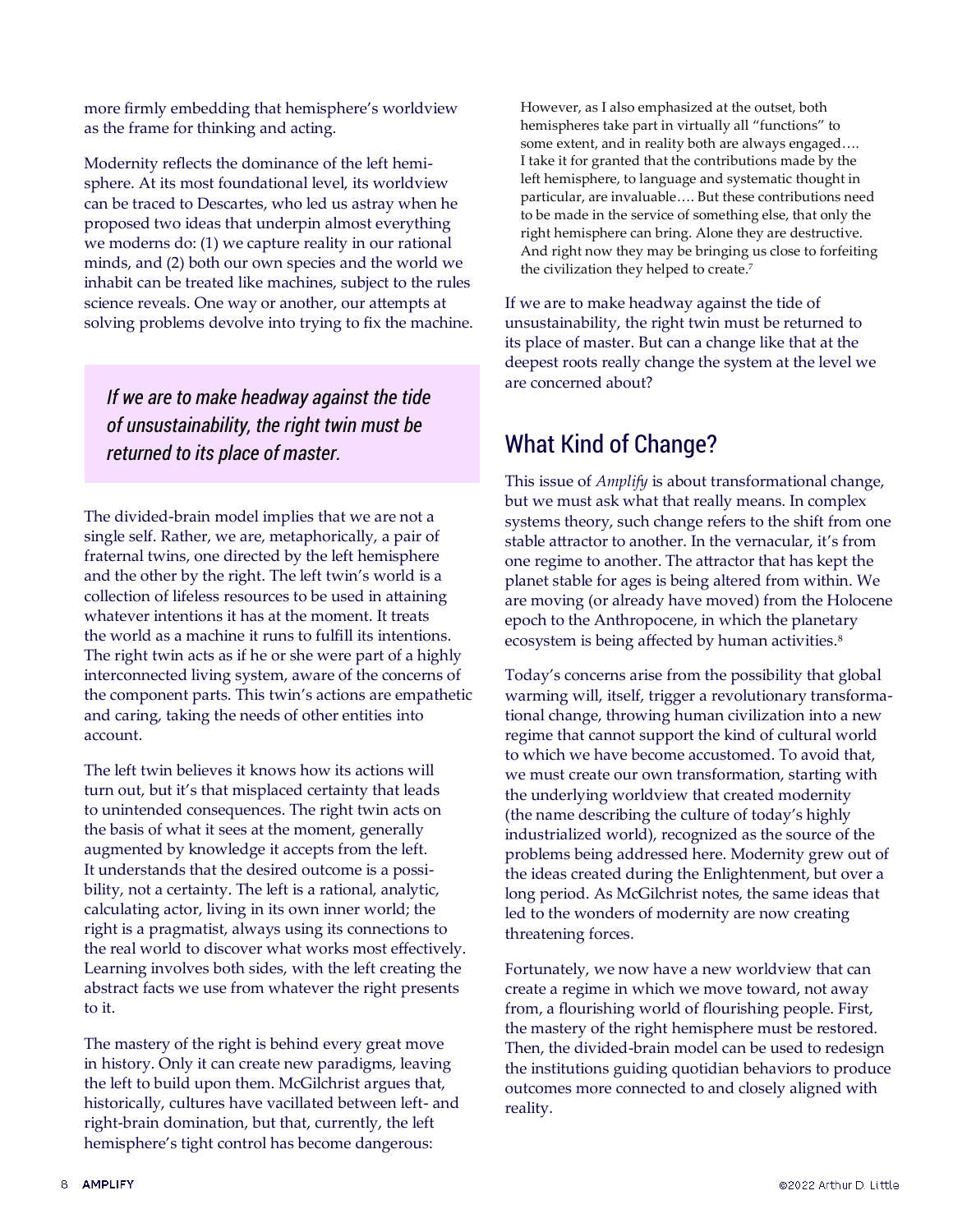As behaviors begin to show care for the world, instead of using it, threats should lessen and signs of flourishing should appear. Exactly how this process will unfold is unpredictable, but it should be clear that actions based on care inherently aim at healing, comforting, sustaining, and so on, while those using it for instrumental intentions have opposite impacts.

However we begin, intervening in a system as complex as the global socio-environmental system is unlikely to produce the desired transformation immediately. Getting the desired results will require a long process of continual adjustment. Familiar continuous improvement systems like TPS, total quality management, Lean manufacturing/thinking, pragmatic inquiry, and other programmatic forms are built on such a process. They all rely on the right hemisphere to connect to the outside world and begin to understand it, and, only then, select relevant knowledge from the left's existing storehouse.

Each step in continuous improvement systems is merely a possibility that the outcome will be as expected, so constant monitoring is required. Continuous improvement implies caring, acting out of concern, and being empathetic and flexible. Without knowing what is happening out there, left-brain-guided actions may, and often do, make the situation worse.

## What Should Business Do?

As I wrote in *The Right Way to Flourish: Reconnecting with the Real World,*<sup>9</sup> business, among other institutions, has an especially important role in enabling the shift from left-hemisphere domination to right-hemisphere domination. The basic strategy is obvious: strengthen the right hemisphere and inhibit the left in anyone the business can reach.

It is worth repeating the reason why. The right hemisphere of the metaphoric brain of firms will track and reflect changes in its employees' brains, so firms must introduce new practices requiring mastery of the right hemisphere. As that shift occurs, the negative consequences of the firm's actions should begin to abate. Because employees' bodies and brains are always part of them, benefits will spill over beyond the workplace: more caring, more effectiveness, and, eventually, the emergence of flourishing.<sup>10</sup> In any case, businesses should continue to become more eco-efficient and innovative while understanding that these achievements will not address the systemic nature of unsustainability.

In the sections below, I briefly outline a few pathways for change (part of shifting from left to right is to stop looking to experts for answers). The first step is to suspend your old beliefs long enough to let these new, challenging ideas about the brain enter. If you do, I am confident you will be as equally stunned by their power to understand and create as I have been.

#### *Mindfulness*

Mindfulness practices strengthen the right hemisphere while shutting down the left. Some businesses have started on this path, not for the cognitive impact directly, but because mindfulness practices can be broadly beneficial. Benefits include sharper reflection and focus, improved stress management, fewer sick days, more employee engagement, higher levels of trust, and greater mental agility.<sup>11</sup>

Importantly, they can enhance social responsibility, a form of caring that transcends profit.<sup>12</sup> Installing and practicing mindfulness is truly a win-win-win game. The individual members of the firm will lead less stressful and more productive lives, the firm will prosper, and the social and environmental worlds will be better taken care of.

### *Pragmatic Practices*

We must also begin or increase the use of pragmatic decision-making and problem-solving systems. Pragmatic inquiry is a way to connect to the world and care for what you find out there. As noted above, pragmatic inquiry/thinking relies on the connectedness of the right hemisphere to ensure that any actions reflect the immediate external world, beyond facts and theories abstracted from past experience.

Programs like TPS or its generic version, Lean thinking, include practices that have been tested.<sup>13</sup> Users of the firm's offerings and others with concerns about them should be involved in their design so that the products serve what the users care about, not some manufactured need. Eventually, these practices will become part of the culture of the firm, but they should never be allowed to fade into the background where the left brain lurks.<sup>14</sup>

#### *Business Strategy*

Over time, businesses must offer goods and services explicitly designed to support the right hemisphere's